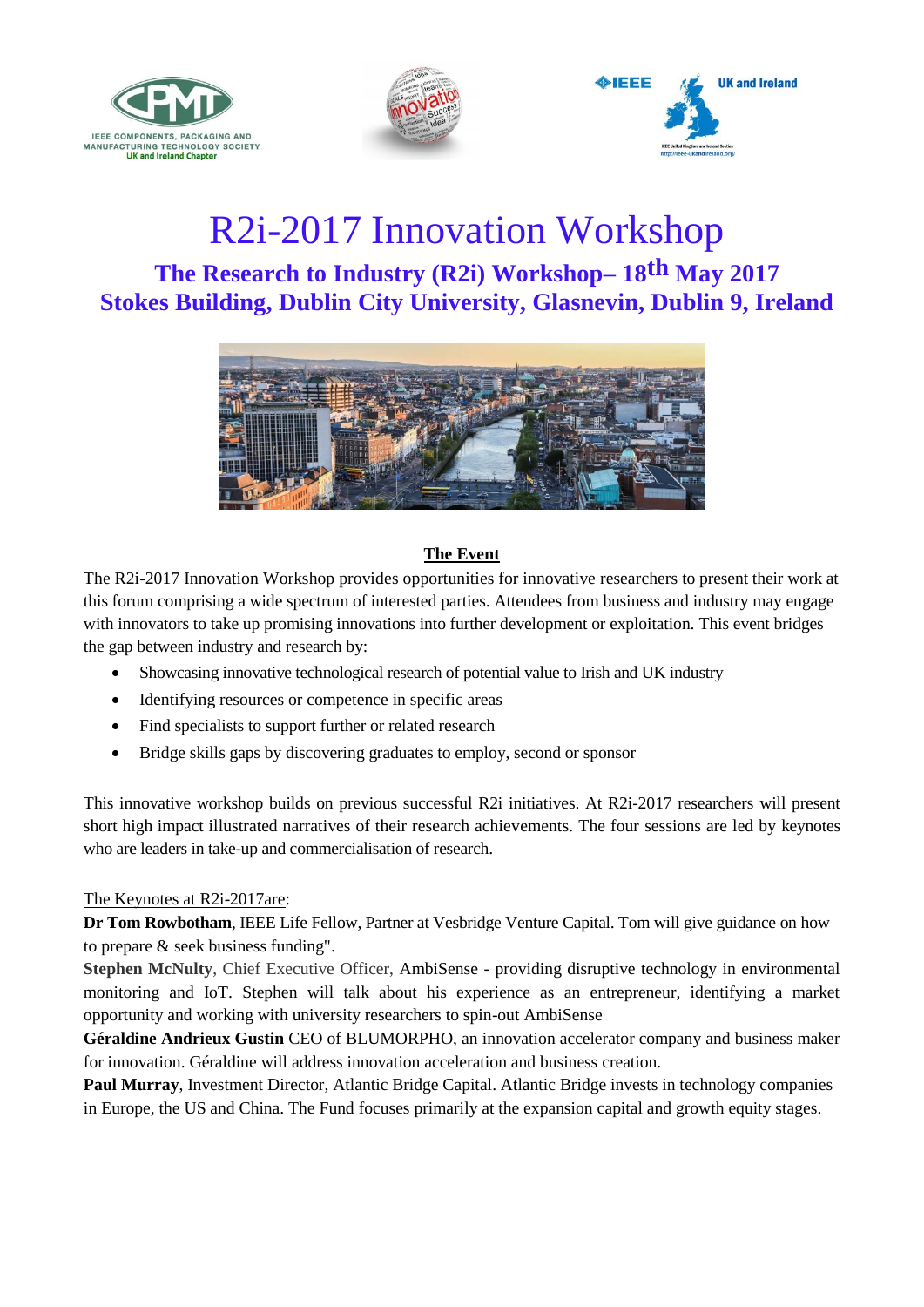### **The R2i-2017 Programme:**

|             |                                                                 | Research to Industry (R2i-2017)                                                                                                       |                                                                                                 |
|-------------|-----------------------------------------------------------------|---------------------------------------------------------------------------------------------------------------------------------------|-------------------------------------------------------------------------------------------------|
| 08:00-09:00 | <b>Registration &amp; Coffee</b><br><b>Welcome Address:</b>     |                                                                                                                                       |                                                                                                 |
| 09:00-09:15 |                                                                 | Professor Patrick McNally, Dublin City University                                                                                     |                                                                                                 |
| Time        | <b>Session</b>                                                  | <b>Presentation Title</b>                                                                                                             | <b>Presenter/Affiliation</b>                                                                    |
| 09:15-09:45 | Keynote                                                         | Guidance on how to prepare & seek business funding                                                                                    | Dr Tom Rowbotham, UK,<br>IEEE Life Fellow, Venture Partner,<br><b>Vesbridge Venture Capital</b> |
| 09:45       | <b>Session 1: ICT</b><br><b>Chair: Grace</b><br>O'Malley, INEMI | A CVD-based Graphene receiver for WLAN applications                                                                                   | <b>Mohamed Saeed</b><br>RWTH Aachen University, Germany.                                        |
| 09:55       |                                                                 | An all-fibre optical back-propagation solution for the mitigation of optical<br>propagation impairments                               | <b>Aravind P. Anthur</b><br>Dublin City University, Ireland.                                    |
| 10:05       |                                                                 | Probabilistic constellation shaping yields terabit transmission                                                                       | <b>Fabian Steiner</b><br>Technische Universität München,<br>Germany                             |
| 10:15       |                                                                 | 5G 60 GHz Radio over Fibre Optical Fronthaul System Based on a Gain Switched<br>Laser                                                 | <b>Eamonn Martin</b><br><b>Dublin City University, Ireland</b>                                  |
| 10:25-10:45 |                                                                 | <b>Coffee Break</b>                                                                                                                   |                                                                                                 |
| 10:45-11:15 | Keynote                                                         | Identifying a market opportunity and working with university researchers to spin-<br>out a company                                    | <b>Stephen McNulty</b><br>Chief Executive Officer, AmbiSense,<br>Ireland                        |
| 11:15       | <b>Session 2:</b>                                               | Non-destructive Laboratory-Based Tool to Measure Die Warpage in<br><b>Encapsulated Packaged Chips</b>                                 | Nima E. Gorji<br>Dublin City University, Ireland                                                |
| 11:25       | Manufacturing,<br><b>Sustainability &amp;</b>                   | A Highly-Integrated Novel Electric Propulsion System (NEPSY)                                                                          | <b>Alessandro Serpi</b><br>University of Cagliari, Italy                                        |
| 11:35       | <b>Energy</b>                                                   | Remote sensing a low pressure plasma in the radio near field                                                                          | <b>Sean Kelly</b><br>Dublin City University, Ireland                                            |
| 11:45       | <b>Chair: Carolyn</b><br>Hughes, Invent<br><b>DCU Ltd</b>       | Modular Multilevel Parallel Converter based Split Battery System for Electric<br><b>Vehicles (M2B4EV)</b>                             | <b>Florian Helling</b><br>University des Budeswehr Munich,<br>Germany                           |
| 11:55       |                                                                 | Life+: Freshbox Project                                                                                                               | Krishna Panduru<br>IMAR, Institute of Technology, Tralee,<br>Ireland                            |
| 12:05-13:00 |                                                                 | Lunch                                                                                                                                 |                                                                                                 |
| 13:00-13:30 | Keynote                                                         | Innovation acceleration and business creation                                                                                         | Géraldine Andrieux Gustin<br><b>CEO of BLUMORPHO, France</b>                                    |
| 13:30       |                                                                 | <b>Goldman Saving Money Services (G-SMS)</b>                                                                                          | <b>Andreas Chrysafis</b><br><b>Goldman Solutions &amp; Services Ltd.,</b><br><b>Cyprus</b>      |
| 13:40       | Session 3: IoT<br>& Machine                                     | <b>H2020 - ProPAT</b>                                                                                                                 | Krishna Panduru<br><b>IMAR, Institute of Technology, Tralee,</b><br>Ireland                     |
| 13:50       | Learning<br><b>Chair: Chris</b>                                 | <b>Autonomic Home Area Network Infrastructure (AUTHENTIC)</b>                                                                         | <b>Matt Kennedy</b><br>International Energy Research Centre,<br>Ireland                         |
| 14:00       | <b>Bailey, University</b><br>of Greenwich                       | <b>Prognostics for Smart Qualification Testing of Electronic Products</b>                                                             | <b>Mominul Ahsan</b><br>University of Greenwich, UK                                             |
| 14:10       |                                                                 | Prototype Wireless Controller System based on Raspberry Pi and Arduino for<br><b>Engraving Machine</b>                                | Saifaldeen S. O. Al-Kadhim<br>University of Technology, Baghdad,<br>Iraq                        |
| 14:20       |                                                                 | Interactive Technology (IT) smart parking system                                                                                      | <b>Muftah Fraifer</b><br><b>University of Limerick</b>                                          |
| 14:30-14:50 |                                                                 | <b>Coffee Break</b>                                                                                                                   |                                                                                                 |
| 14:50-15:20 | Keynote                                                         | Technology companies investment, expansion capital and growth equity stages                                                           | <b>Paul Murray</b><br><b>Investment Director, Atlantic Bridge</b><br>Capital, Ireland & UK      |
| 15:20       |                                                                 | Knee Tracker- A smart device for pre and postoperative monitoring of patients<br>having knee surgery                                  | S A Sampath<br><b>Bluespot Knee Clinic, London, UK</b>                                          |
| 15:30       | <b>Session 4:</b><br>Medical &                                  | <b>IOT based Process Model for heart Monitoring Process</b>                                                                           | Dalyah. Y. Al-Jamal<br>Prince Sultan University, Riyadh, KSA                                    |
| 15:40       | <b>Assistive</b><br><b>Technology</b>                           | <b>SepTec</b>                                                                                                                         | <b>Elaine Spain</b><br>Dublin City University, Ireland                                          |
| 15:50       | <b>Chair: Paul</b>                                              | <b>SMARTCOUGH: Continuous Monitoring of Cough Events Based on</b><br><b>Smartphones</b>                                               | <b>Jesus Monge</b>                                                                              |
| 16:00       | Cunningham,<br><b>IIMC</b>                                      | Controlled growth of high quality and large area graphene by Physical Vapour                                                          | Univesity of West Scotland, UK<br>Rajani K Vijayaraghavan                                       |
| 16:10       |                                                                 | Deposition: Implications for biomedical applications<br>Binary Multilevel Pulse Source for Transcranial Magnetic Stimulation (BiStim) | <b>Dublin City University, Ireland</b><br><b>Florian Helling</b>                                |
| 16:20-16:40 |                                                                 | <b>Awards &amp; Closing Remarks</b>                                                                                                   | University des Budeswehr, Germany                                                               |

### **Registration & Seminar Fees.**

Spaces are limited and registration is attractive at only Euro 25.00 per delegate. There are also opportunities for Table-Top Exhibits – see below. Register at [https://www.eventbrite.ie/e/r2i-2017-innovation-workshop](https://www.eventbrite.ie/e/r2i-2017-innovation-workshop-the-research-to-industry-r2i-workshop-tickets-32182064421)[the-research-to-industry-r2i-workshop-tickets-32182064421](https://www.eventbrite.ie/e/r2i-2017-innovation-workshop-the-research-to-industry-r2i-workshop-tickets-32182064421)

## **Exhibition:**

Companies are encouraged to promote at R2i-2017 by booking a tabletop without delay. All speakers are also encouraged to take a table-top at discounted rate to further promote their work. Bookings are on a first-come first-served basis (no more than two table-tops per Company). All exhibitors are offered a free listing in the event programme.

Tabletop Exhibitor --- R2i-2017 Presenter: €55.00 Tabletop Exhibitor - IEEE or IMAPS Members' companies: €200.00